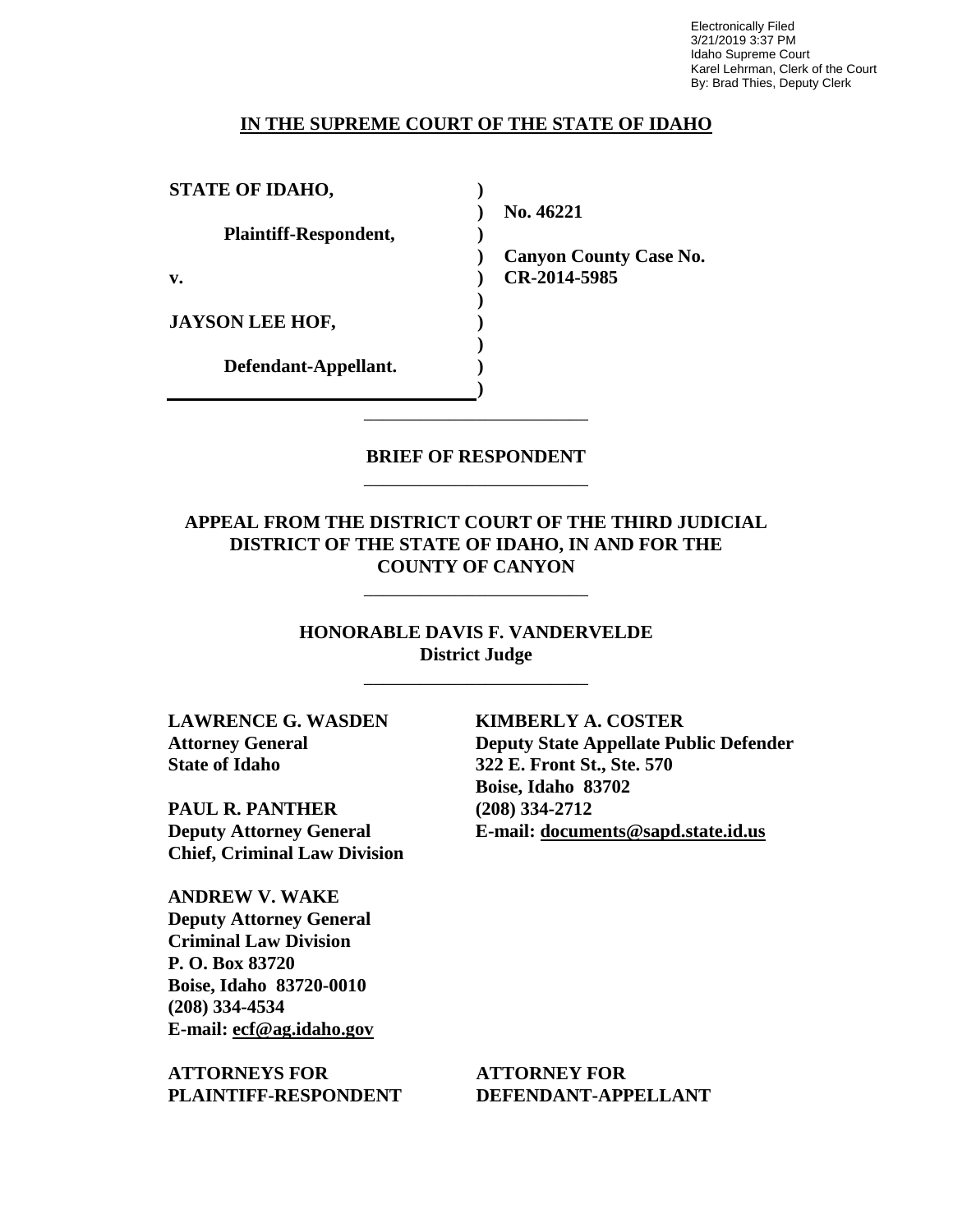# **TABLE OF CONTENTS**

|                 | The District Court Properly Denied Hof's Motion Under                                              |
|-----------------|----------------------------------------------------------------------------------------------------|
| $\mathsf{A}$ .  |                                                                                                    |
| <b>B.</b>       |                                                                                                    |
| $\mathcal{C}$ . | In Light Of Hof's Guilty Plea, The District Court<br>Correctly Determined That His Sentence Is Not |
| D.              | Idaho Law Does Not Limit The Persistent Violator<br>Enhancement To A Defendant's Third Felony      |
|                 |                                                                                                    |
|                 |                                                                                                    |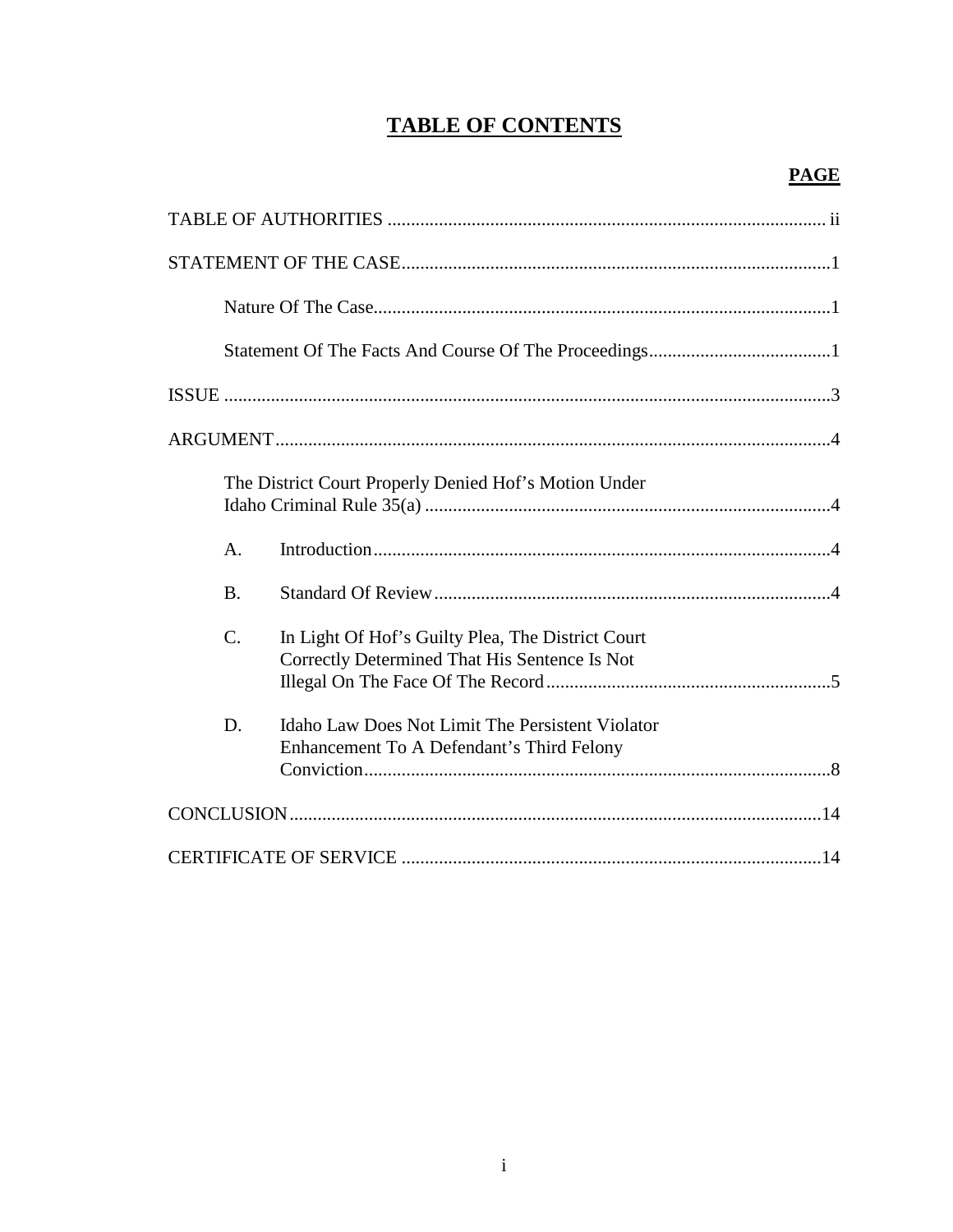# **TABLE OF AUTHORITIES**

| <b>CASES</b><br><b>PAGE</b>                                                  |
|------------------------------------------------------------------------------|
|                                                                              |
| City of Sandpoint v. Sandpoint Indep. Highway Dist.,                         |
|                                                                              |
|                                                                              |
| Farmers Nat. Bank v. Green River Dairy, LLC,                                 |
| George W. Watkins Family v. Messenger,                                       |
| Greenough v. Farm Bureau Mut. Ins. Co. of Idaho,                             |
|                                                                              |
|                                                                              |
|                                                                              |
| SE/Z Const., L.L.C. v. Idaho State Univ., 140 Idaho 8, 89 P.3d 848 (2004) 10 |
|                                                                              |
|                                                                              |
|                                                                              |
|                                                                              |
| State v. Brandt, 110 Idaho 341, 715 P.2d 1011 (Ct. App. 1986)  12, 13        |
|                                                                              |
|                                                                              |
|                                                                              |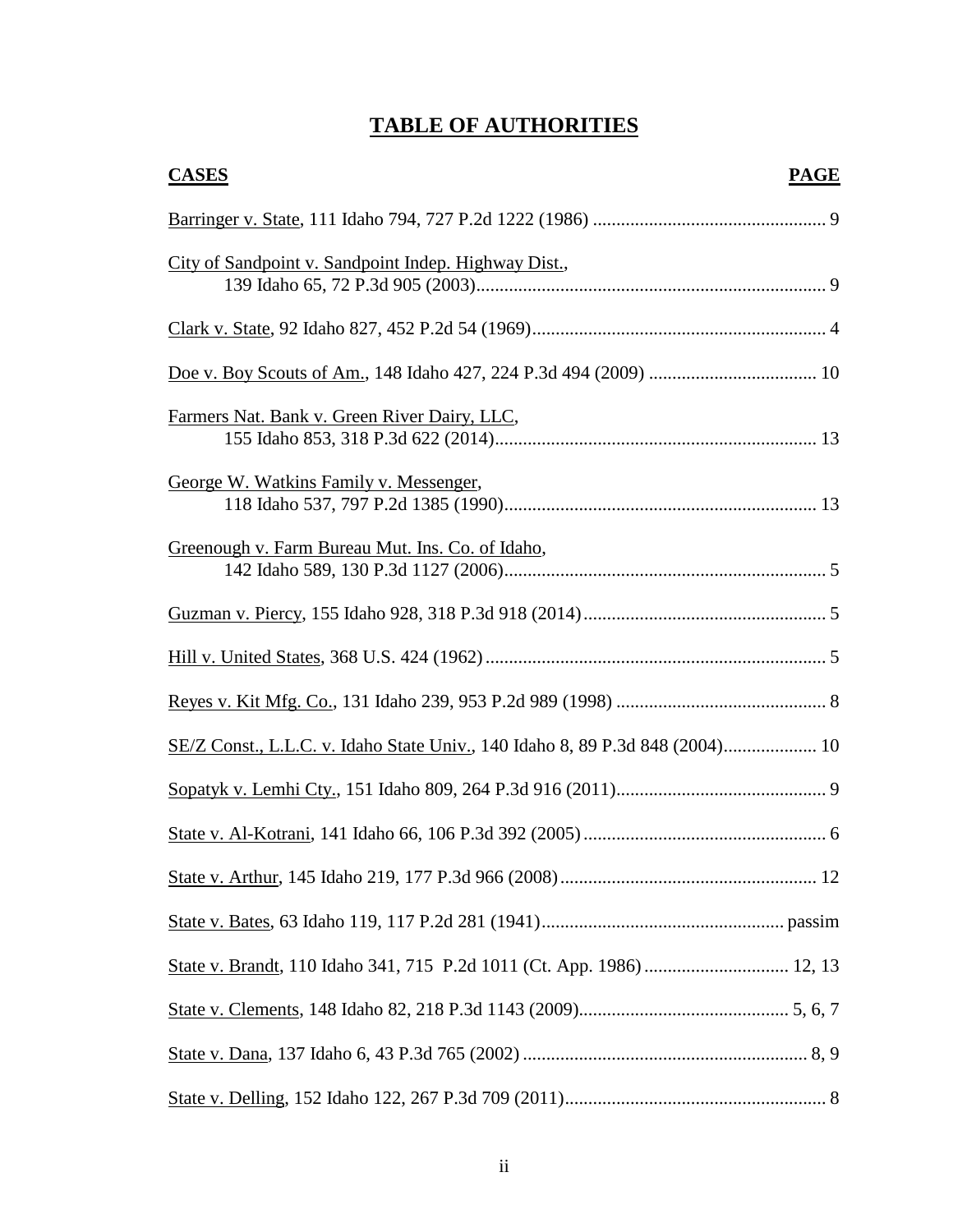# **STATUTES**

|--|--|

# **RULES**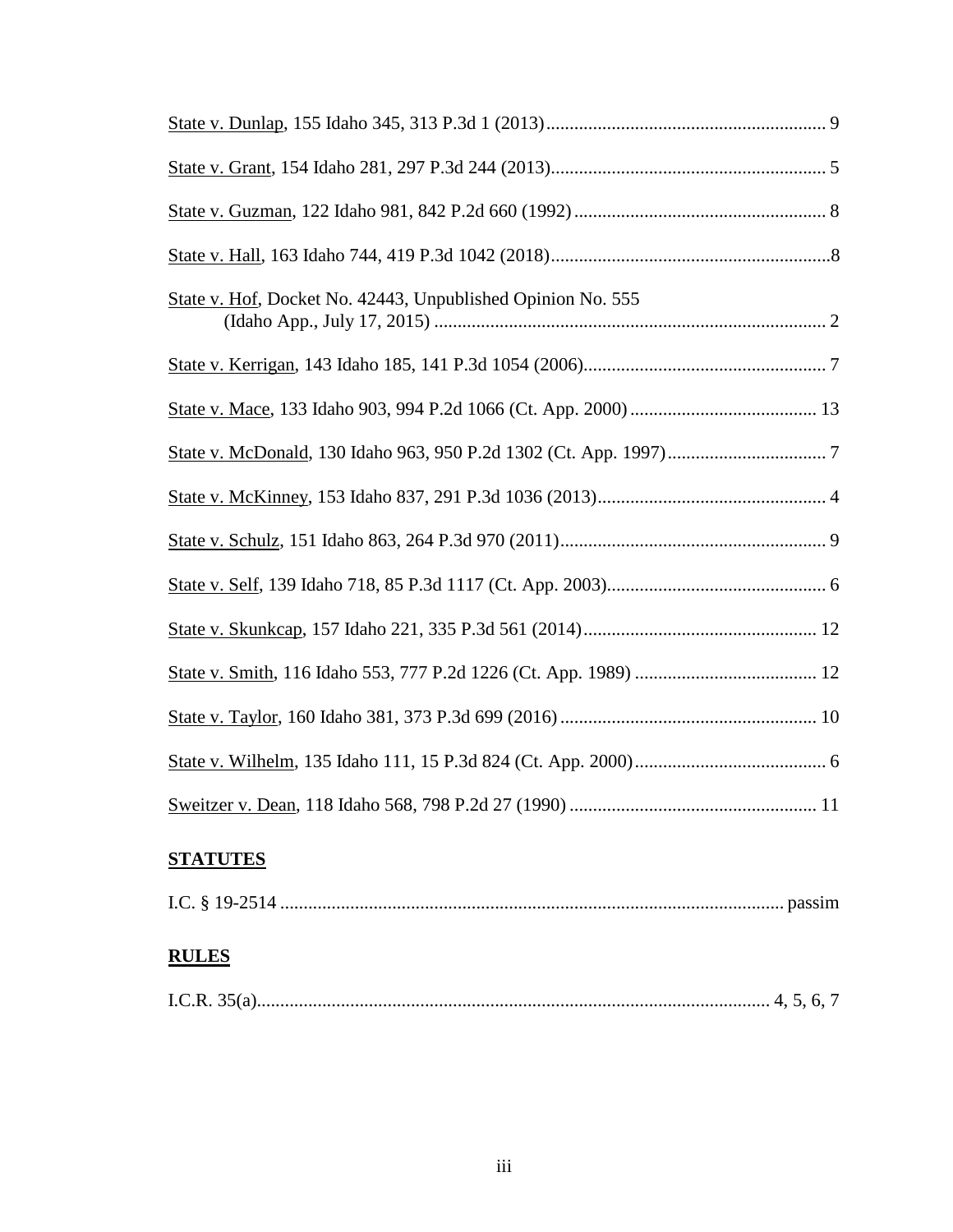# **OTHER AUTHORITIES PAGE**

| 1923 Idaho Sess. Laws ch.109 (codified at Compiled Statutes § 9035A) 13 |  |
|-------------------------------------------------------------------------|--|
|                                                                         |  |
|                                                                         |  |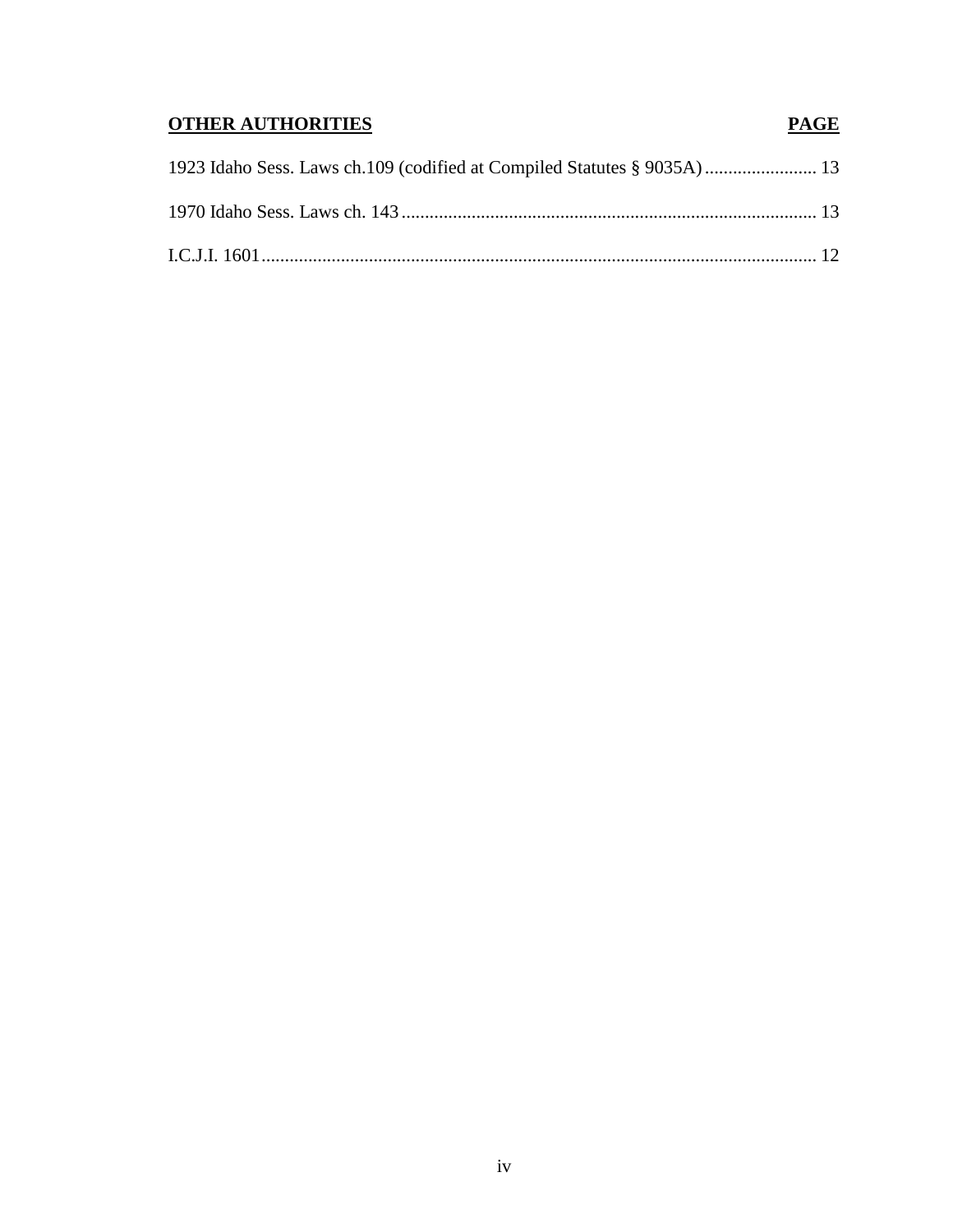#### STATEMENT OF THE CASE

#### Nature Of The Case

 $\overline{a}$ 

Jayson Lee Hof appeals the denial of his motion to correct his sentence under Idaho Criminal Rule 35(a).

#### Statement Of The Facts And Course Of The Proceedings

In April of 2014, Jayson Lee Hof was charged with felony driving under the influence of alcohol and with two enhancements: (1) for having been convicted of felony driving under the influence of alcohol within the previous fifteen years, and (2) as a persistent violator under Idaho Code section 19-2514, for having been convicted of three felonies. (Aug.R., pp. [1](#page--1-0)4-19.<sup>1</sup>) Part III of the information, addressed to the persistent violator enhancement, listed four prior felony convictions. (Aug.R., pp.18-19.)

Hof pled guilty to both the underlying conviction and the enhancements. (Aug.Tr., p.15, Ls.14-20; p.16, L.21 – p.17, L.2; p.17, Ls.15-19.) He was sentenced to a unified term of forty years with ten years fixed. (Aug.R., pp.41-42; Aug. Tr., p.31, Ls.11- 21.) He timely appealed. (Aug.R., pp.48-49.) While that appeal was pending, he filed a motion under Idaho Criminal Rule 35 requesting leniency and asking the district court to reconsider its sentence. (R., pp.13-14.) That motion was denied. (R., pp.17-20.) In an unpublished opinion filed on July 17, 2015, the Idaho Court of Appeals affirmed Hof's

 $1$  In an Order Augmenting Appeal, issued August 6, 2018, this Court ordered that "the Record on Appeal be augmented to include the Clerk's Record and Reporter's Transcript filed in prior appeal No. 42443-2014, *State v. Hof* (Canyon County No. CR-2014-5985)." Following Hof, the state will refer to the record and transcript in the prior appeal as 'Aug.R.' and 'Aug.Tr.', respectively.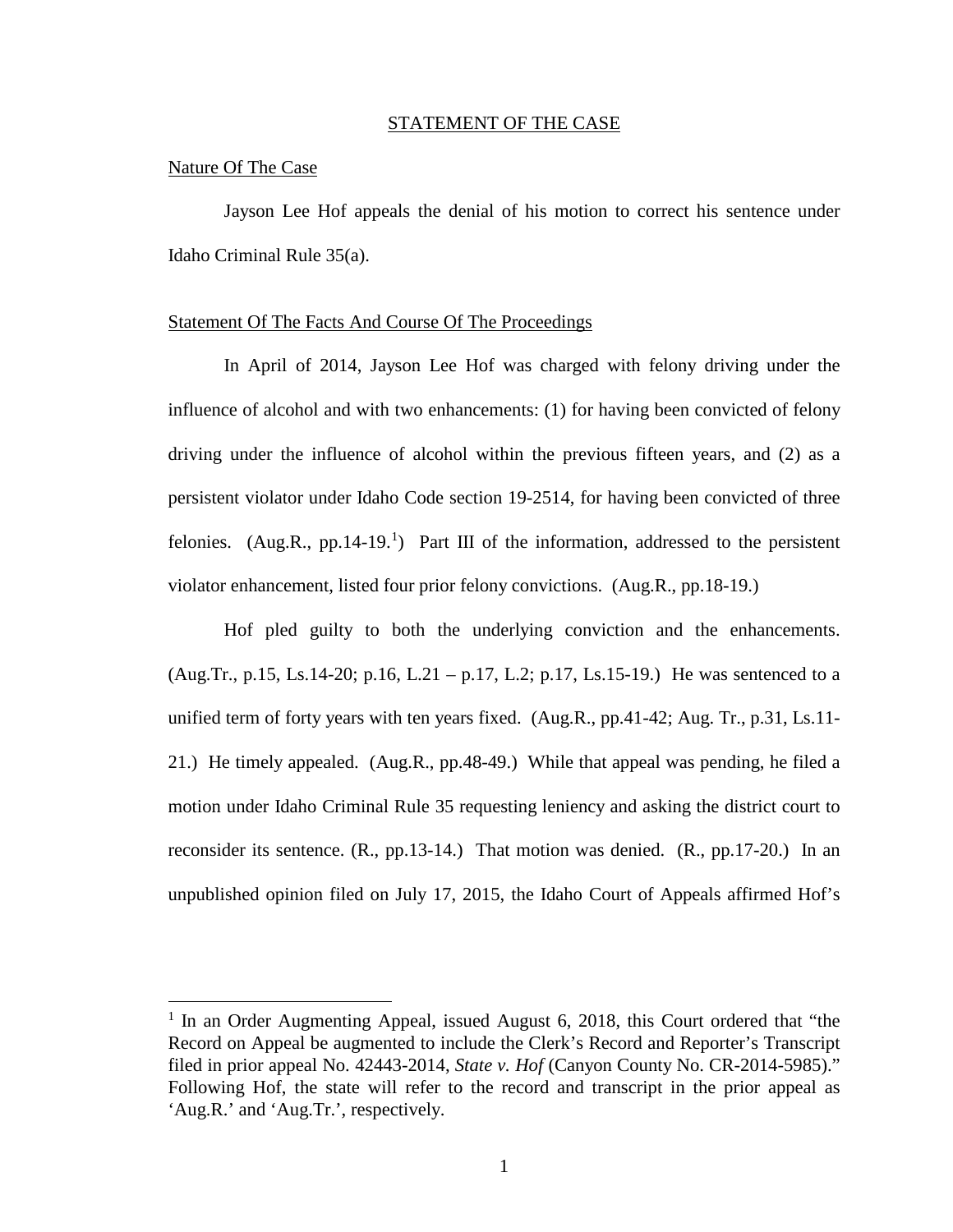sentence. (R., pp.22-23 (State v. Hof, Docket No. 42443, Unpublished Opinion No. 555) (Idaho App., July 17, 2015)).)

More than two years later, acting pro se, Hof filed a second motion under Idaho Criminal Rule 35, making a variety of arguments purporting to show that his sentence is illegal. (R., pp.25-37.) Among other arguments not relevant to this appeal, Hof argued, "The District Court would only have had the ability to impose the Persistent Felony Offender designation upon the Petitioner on the THIRD felony conviction. NOT on ANY subsequent convictions, such as the Fourth, Fifth, or Sixth conviction." (R., pp.33-34 (capitalization in original).) After the district court appointed Hof an attorney to assist with his motion (R., pp.38-39), that attorney filed a supplemental memorandum expanding on this argument (R., pp.50-53). Through his attorney, Hof argued that Idaho Code section 19-2514 provides that the persistent violator enhancement applies only to an offender's third felony conviction, not any subsequent conviction. (Id.) After a hearing (see generally Tr., pp.12-18) the district court rejected this argument, noting that, "This argument was presented to the Idaho Supreme Court and rejected as without merit in *State v. Bates*, 63 Idaho 119, 117 Idaho P.2d 281 (1941)" (R., pp.59-60).

Hof timely initiated this appeal. (R., pp.62-65.)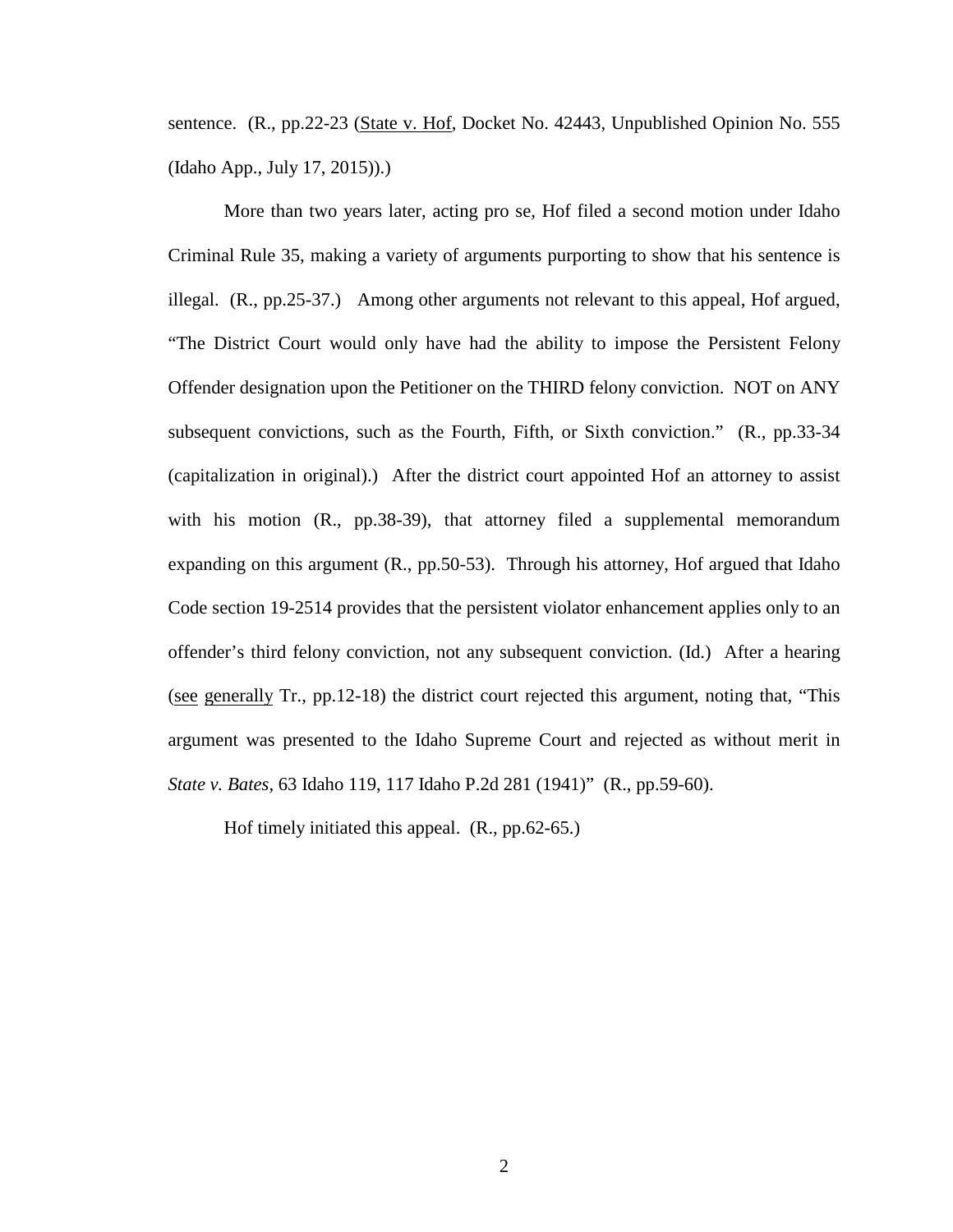# ISSUE

Hof states the issue on appeal as:

Did the district court err in denying Mr. Hof's motion to correct his illegal sentence?

(Appellant's brief, p.6.)

The state rephrases the issue as:

Has Hof failed to show that the district court erred in denying his motion under Idaho Criminal Rule 35(a)?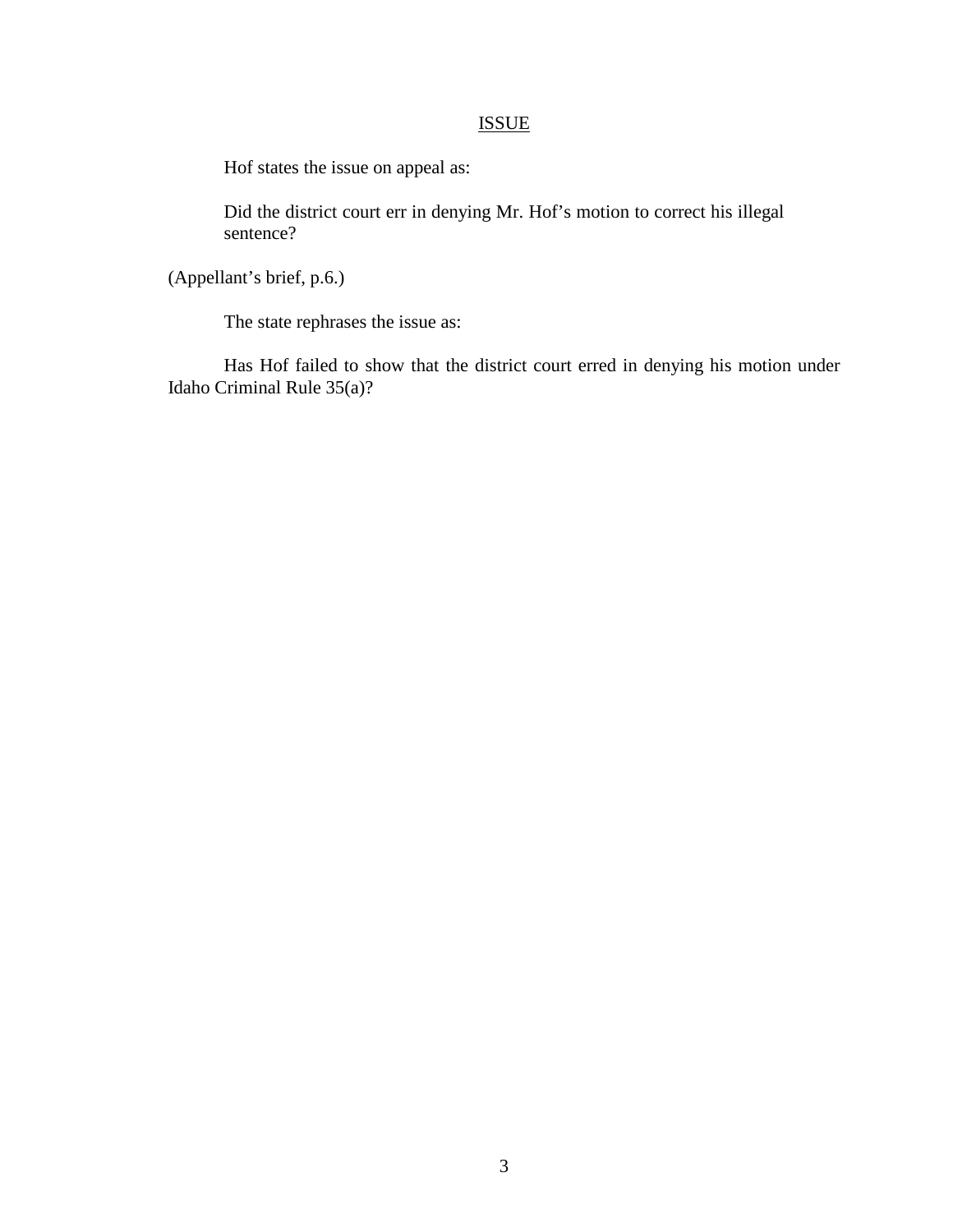#### ARGUMENT

#### The District Court Properly Denied Hof's Motion Under Idaho Criminal Rule 35(a)

#### A. Introduction

On appeal, Hof argues the district court erred in denying his motion under Rule 35(a) because he is not subject to the persistent violator enhancement under Idaho Code section 19-2514. According to Hof, the statute permits an enhancement only for a defendant's third felony conviction, not any subsequent conviction, and Hof had already reached that milestone by the time of his conviction in this case. (Appellant's brief, pp.9- 10.)

That argument fails for two reasons. First, Hof pled guilty to the charge that he was a persistent violator subject to the persistent violator enhancement, waiving any argument that he is not a persistent violator subject to that enhancement. See Clark v. State, 92 Idaho 827, 833, 452 P.2d 54, 60 (1969) ("A valid plea of guilty, voluntarily and understandingly given, waives all non-jurisdictional defects and defenses, whether constitutional or statutory, in prior proceedings."). Having pled guilty, and having never filed a motion to withdraw his plea, he cannot collaterally attack that plea under the guise of a Rule 35(a) motion. Second, Hof's argument fails on its merits. The Idaho Supreme Court addressed and correctly rejected Hof's argument regarding Idaho Code section 19- 2514 nearly eighty years ago in State v. Bates, 63 Idaho 119, 117 P.2d 281 (1941).

#### B. Standard Of Review

"This Court freely reviews a district court's ruling on an I.C.R. 35 motion to correct an illegal sentence." State v. McKinney, 153 Idaho 837, 840, 291 P.3d 1036,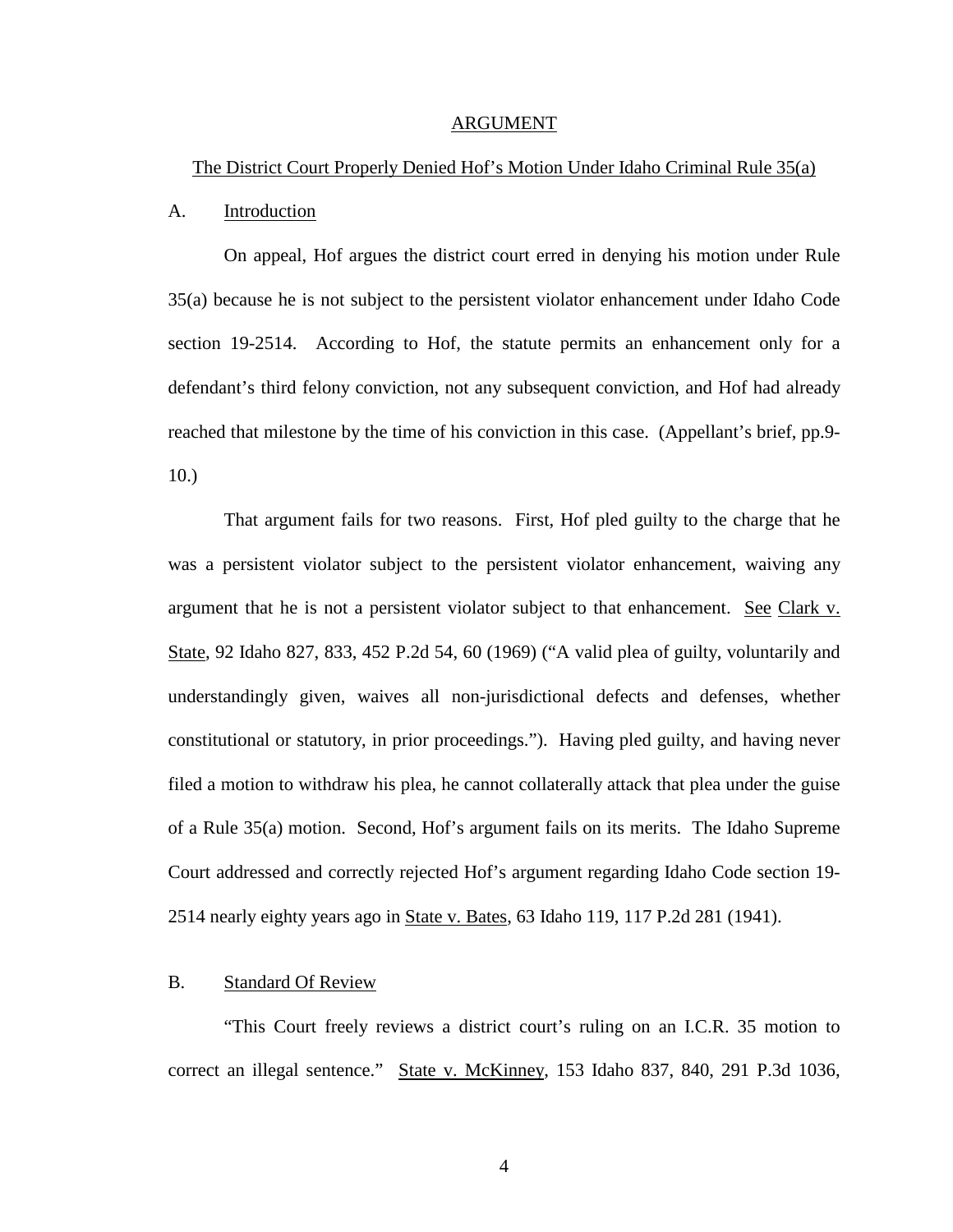1039 (2013). Likewise, it exercises free review over "matters of statutory interpretation." Guzman v. Piercy, 155 Idaho 928, 934, 318 P.3d 918, 924 (2014). However, "'[w]hen there is controlling precedent on questions of Idaho law the rule of stare decisis dictates that [this Court] follow it, unless it is manifestly wrong, unless it has proven over time to be unjust or unwise, or unless overruling it is necessary to vindicate plain, obvious principles of law and remedy continued injustice." State v. Grant, 154 Idaho 281, 287, 297 P.3d 244, 250 (2013) (internal quotation marks omitted) (quoting Greenough v. Farm Bureau Mut. Ins. Co. of Idaho, 142 Idaho 589, 592, 130 P.3d 1127, 1130 (2006)).

# C. In Light Of Hof's Guilty Plea, The District Court Correctly Determined That His Sentence Is Not Illegal On The Face Of The Record

"[T]he term 'illegal sentence' under Rule 35 is narrowly interpreted as a sentence that is illegal from the face of the record, i.e., does not involve significant questions of fact or require an evidentiary hearing." State v. Clements, 148 Idaho 82, 86, 218 P.3d 1143, 1147 (2009). "Rule 35 is a 'narrow rule.' Because an illegal sentence may be corrected at any time, the authority conferred by Rule 35 should be limited to uphold the finality of judgments." Id. "As the Rule's language and history make clear, the narrow function of Rule 35 is to permit correction at any time of an illegal sentence, not to reexamine errors occurring at the trial or other proceedings prior to the imposition of sentence." Id. at 85, 218 P.3d at 1146 (brackets omitted) (quoting Hill v. United States, 368 U.S. 424, 430 (1962)).

Hof's argument is premised on the proposition that, having pled guilty to the persistent violator enhancement (Aug.Tr., p.17, Ls.15-19), he can invoke Rule 35(a) to abandon that plea more than five years later. The Idaho Supreme Court considered and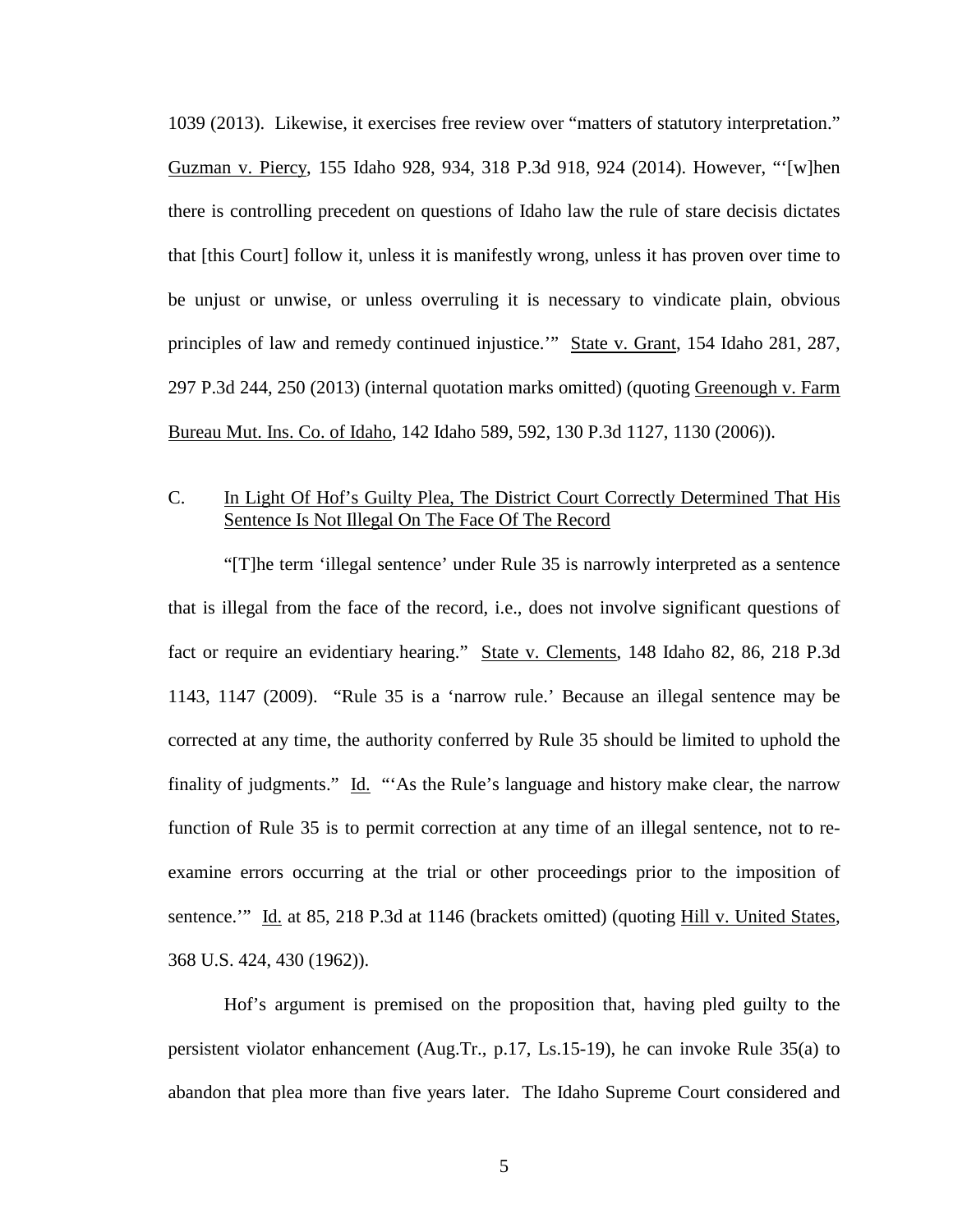rejected the attempt to use Rule  $35(a)$  to walk back a guilty plea in Clements. There, Clements pled guilty to two separate underlying charges and two separate firearm enhancements, one associated with each underlying charge. Id. at 83, 218 P.3d at 1144. Ten years after his conviction, he filed a Rule 35(a) motion arguing that he could not be subject to both enhancements because the underlying charges arose from the same indivisible course of conduct and, pursuant to Idaho Code section 19-2520E, he could therefore be subject to only one enhancement. Id. at 83-84, 218 P.3d at 1144-45. The district court granted the motion and the Idaho Supreme Court reversed. Id. at 84, 218 P.3d at 1145.

After holding that Rule 35(a) is intended to correct only illegal sentences, not presentencing errors, the Court noted that "Clements pled guilty to the underlying substantive crimes *and* the firearms enhancements." Id. at 86, 218 P.3d at 1147. Such a plea "'waives all non-jurisdictional defects and defenses, whether constitutional or statutory, in prior proceedings." Id. (quoting State v. Al-Kotrani, 141 Idaho 66, 69, 106 P.3d 392, 395 (2005)). By pleading guilty to both firearm enhancements, Clements waived the defense to the enhancements that he was attempting to assert through his Rule 35(a) motion. Id.; see also State v. Wilhelm, 135 Idaho 111, 117-18, 15 P.3d 824, 830-31 (Ct. App. 2000) (holding that where defendant pled guilty to persistent violator enhancement, he waived argument that he was not properly subject to enhancement because one of the prior charges on which the state relied was in fact a misdemeanor); State v. Self, 139 Idaho 718, 725, 85 P.3d 1117, 1124 (Ct. App. 2003) (where defendant pled guilty to persistent violator enhancement and later argued in a Rule 35 motion that his sentence was illegal because one of the prior felonies should have been charged as a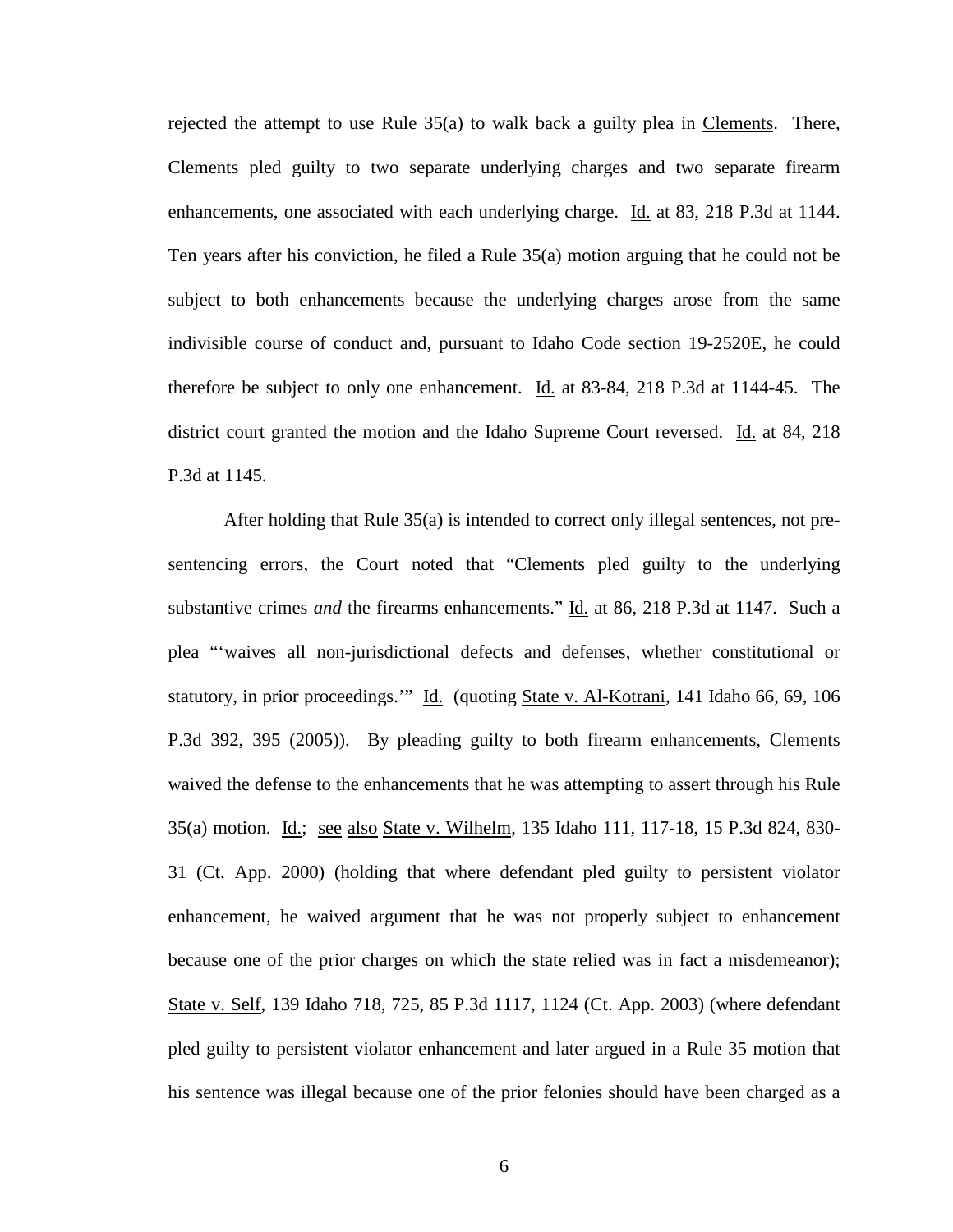misdemeanor, the challenge "was beyond the scope of a Rule 35 motion"); State v. McDonald, 130 Idaho 963, 964, 950 P.2d 1302, 1303 (Ct. App. 1997) (where defendant pled guilty to driving under the influence enhanced by a prior felony conviction and later filed a Rule 35(a) motion claiming that the enhancement was improper, holding that defendant was not using Rule 35(a) for its narrow purpose of re-examining a sentence).

Though Hof is "mindful" of Clements and acknowledges "that he pled guilty to the Information's Part III [addressed to the persistent violator enhancement]" (Appellant's brief, p.9), he does not argue that his sentence exceeds what is authorized by his conviction and the persistent violator enhancement to which he pled guilty. Idaho Code section 19-2514 authorizes a sentence between five years and life, while Hof was sentenced to a unified term of forty years with ten years fixed. (Aug.R., pp.41-42; p.31, Ls.11-21.) Rather, as did Clements, Hof is attempting to invoke Rule 35(a) to effectively withdraw his plea, not to challenge the legality of the sentence in light of his plea. Hof cannot plead guilty, receive a sentence consistent with that plea, only then to argue that the sentence is illegal.

The only case relied on by Hof in an attempt to show otherwise is State v. Kerrigan, 143 Idaho 185, 141 P.3d 1054 (2006). It does not support his view. The Court in Clements specifically addressed Kerrigan and noted that "Clements's case is distinguishable from *Kerrigan.* The defendant in *Kerrigan* only pled guilty to aggravated battery, whereas Clements pled guilty to the underlying substantive crimes *and* the firearm enhancements." Clements, 148 Idaho at 86, 218 P.3d at 1147 (emphasis in original). Likewise, Hof pled guilty to the underlying substantive crimes *and* the persistent violator enhancement. In light of the latter plea, the record reflects that he is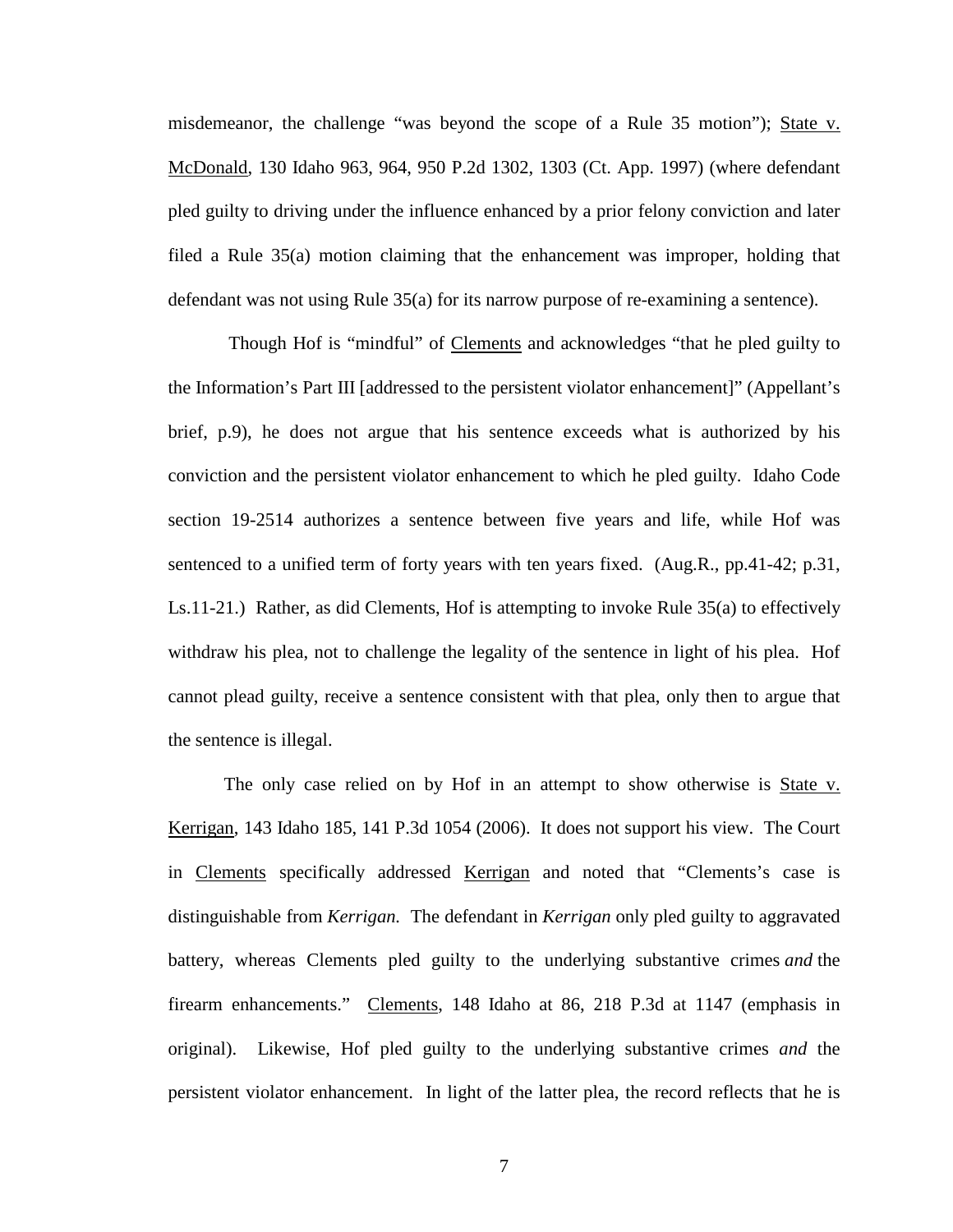subject to the persistent violator enhancement and his sentence is therefore not illegal on the face of that record.

## D. Idaho Law Does Not Limit The Persistent Violator Enhancement To A Defendant's Third Felony Conviction

Because Hof pled guilty to the persistent violator enhancement, this Court need not reach his argument that he is not subject to that enhancement under a proper interpretation of Idaho Code section 19-2514. Nevertheless, that argument fails on its merits. It amounts to the view that he has violated the law too persistently to be subject to the persistent violator enhancement. Nearly eighty years ago, in State v. Bates, 63 Idaho 119, 117 P.2d 281 (1941), the Idaho Supreme Court correctly rejected such a reading of Idaho Code section 19-2514.

Idaho jurisprudence requires respect for its own precedent. The rule of stare decisis dictates that controlling precedent be followed "'unless it is manifestly wrong, unless it has proven over time to be unjust or unwise, or unless overruling it is necessary to vindicate plain, obvious principles of law and remedy continued injustice.'" State v. Dana, 137 Idaho 6, 9, 43 P.3d 765, 768 (2002) (quoting Reyes v. Kit Mfg. Co., 131 Idaho 239, 240, 953 P.2d 989, 990 (1998)); see also State v. Guzman, 122 Idaho 981, 1001, 842 P.2d 660, 680 (1992) ("[P]rior decisions of this Court should govern unless they are manifestly wrong or have proven over time to be unjust or unwise."); State v. Hall, 163 Idaho 744, 799, 419 P.3d 1042, 1097 (2018) ("'Having previously decided this question, and being presented with no new basis upon which to consider the issue, [the Court is] guided by the principle of stare decisis to adhere to the law as expressed in [its] earlier opinions.'" (quoting State v. Delling, 152 Idaho 122, 131, 267 P.3d 709, 718 (2011))).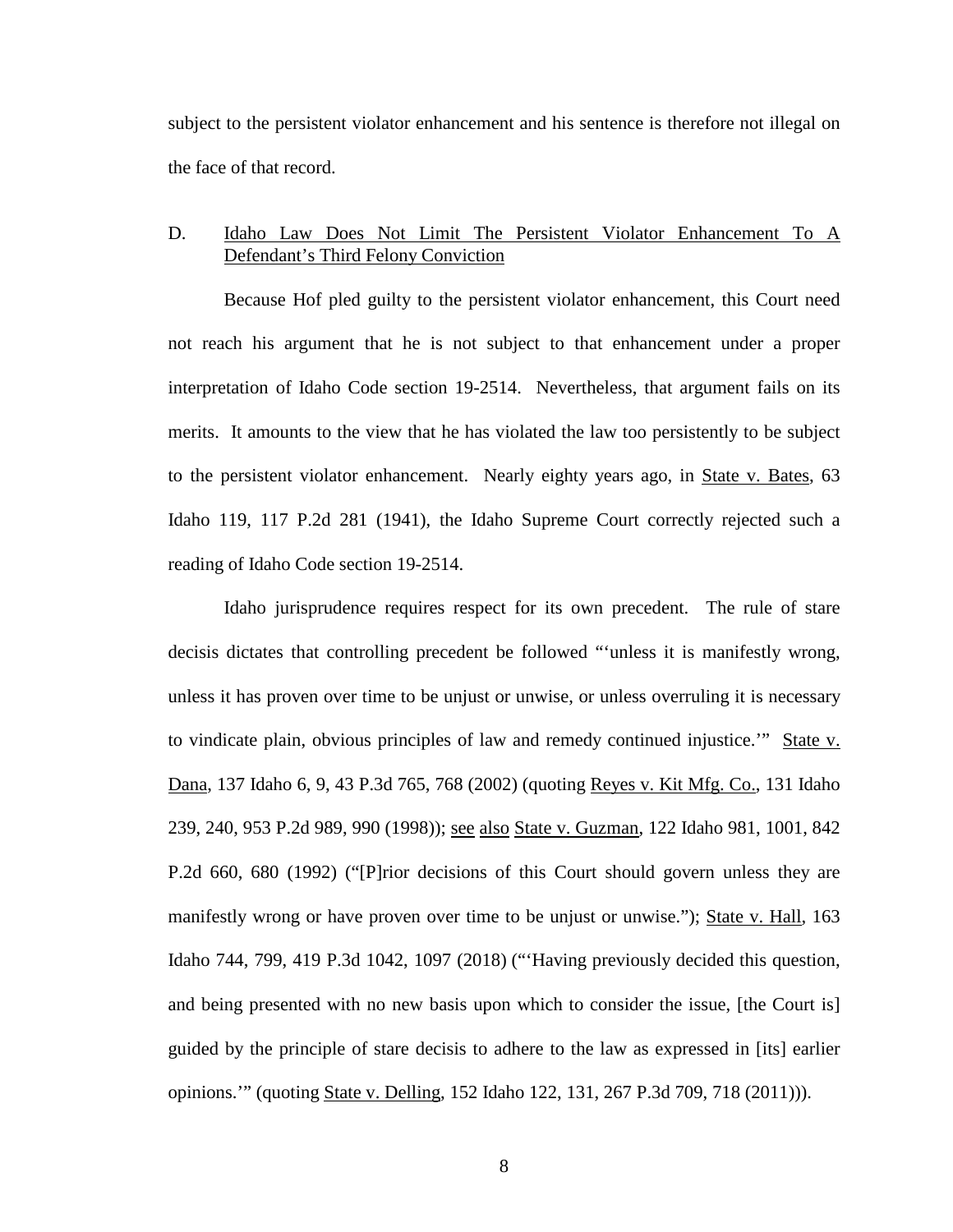In Bates, the appellant made the identical argument that Hof offers here: that he could not be subject to the persistent violator enhancement because that enhancement applies only to the defendant's third felony conviction and he had too many felony convictions. Bates, 63 Idaho at \_\_\_, 117 P.2d at 281. The Court held that the argument was "without merit" because "[o]bviously the legislature never intended by such statute that one would be a persistent violator upon the conviction of a third offense but not upon a fourth or any subsequent one." Id. Hof argues that Bates was incorrectly decided. (Appellant's brief, pp.9-10.) To overcome stare decisis, he must show that it was not only incorrectly decided, but is manifestly wrong.<sup>[2](#page--1-1)</sup> See Sopatyk v. Lemhi Cty., 151 Idaho 809, 819, 264 P.3d 916, 926 (2011).

The Court's conclusion in Bates is far from manifestly wrong—it is correct. "'The objective of statutory interpretation is to derive the intent of the legislative body that adopted the act.'" State v. Dunlap, 155 Idaho 345, 361, 313 P.3d 1, 17 (2013) (quoting State v. Schulz, 151 Idaho 863, 866, 264 P.3d 970, 973 (2011)). "[W]hen interpreting a statute, every effort should be made to give meaning to each word so as not to render any word superfluous or without meaning." Barringer v. State, 111 Idaho 794, 803, 727 P.2d 1222, 1231 (1986). "A statute is ambiguous where the language is capable of more than one reasonable construction." City of Sandpoint v. Sandpoint Indep. Highway Dist., 139 Idaho 65, 69, 72 P.3d 905, 909 (2003). "Where statutes are unambiguous, the clearly expressed intent of the legislative body must be given effect,

 $\overline{a}$ 

 $2$  Hof argues only that Bates was incorrectly decided, not that it has "proven over time to be unjust or unwise," or that "overruling it is necessary to vindicate plain, obvious principles of law and remedy continued injustice." Dana, 137 Idaho at 9, 43 P.3d at 768.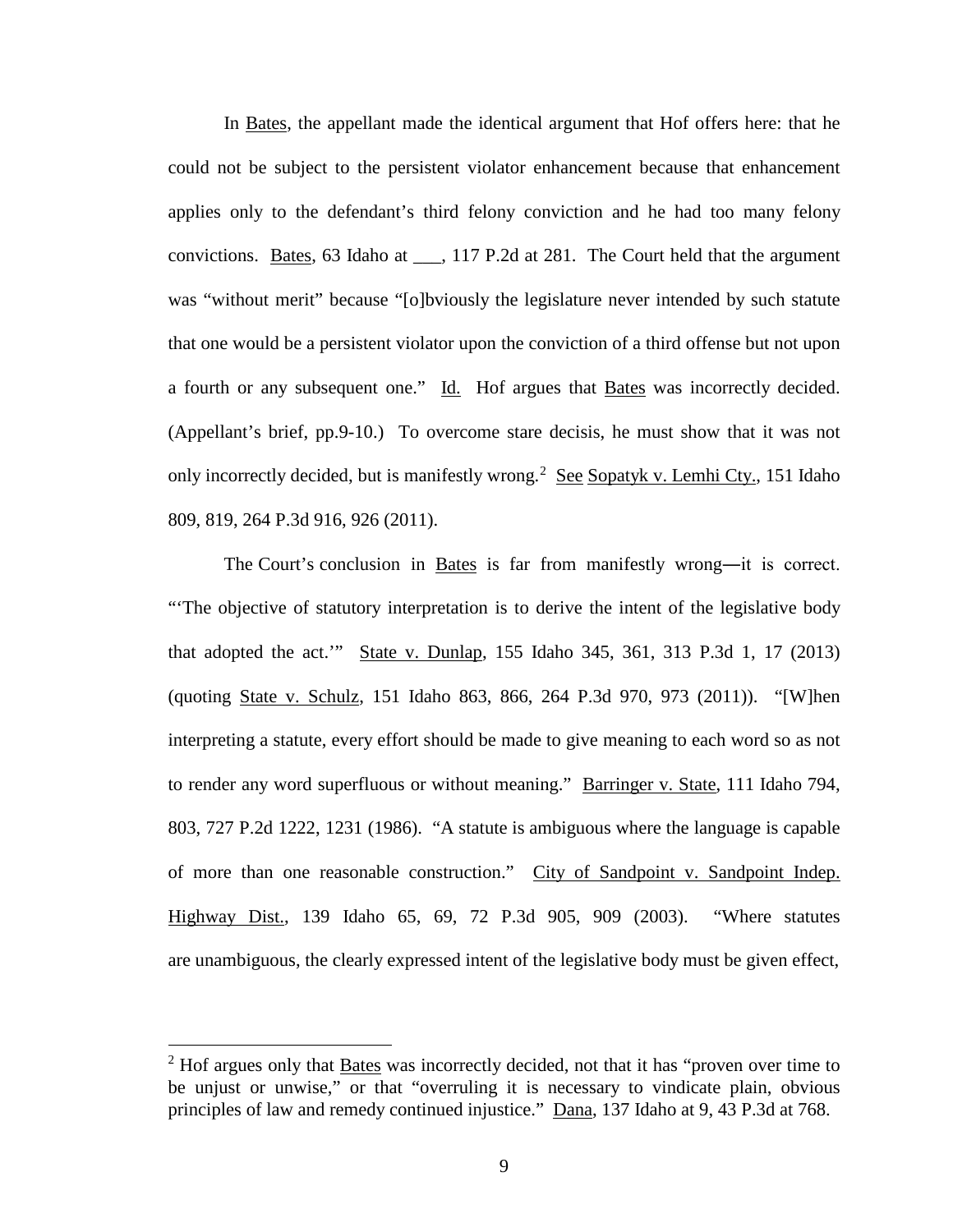and there is no occasion for a court to construe the language." SE/Z Const., L.L.C. v. Idaho State Univ., 140 Idaho 8, 12-13, 89 P.3d 848, 852-53 (2004). But where the words of the statute are ambiguous because the statute is capable of more than one reasonable construction, the Court "'must construe the statute to mean what the legislature intended it to mean,'" which it does by examining "'not only the literal words of the statute, but also the reasonableness of proposed constructions, the public policy behind the statute, and its legislative history.'" State v. Taylor, 160 Idaho 381, 385, 373 P.3d 699, 703 (2016) (internal quotation marks omitted) (quoting Doe v. Boy Scouts of Am., 148 Idaho 427, 430, 224 P.3d 494, 497 (2009)).

Idaho Code section 19-2514 reads in its entirety:

Any person convicted for the third time of the commission of a felony, whether the previous convictions were had within the state of Idaho or were had outside the state of Idaho, shall be considered a persistent violator of law, and on such third conviction shall be sentenced to a term in the custody of the state board of correction which term shall be for not less than five (5) years and said term may extend to life.

I.C. § 19-2514. The statute is most naturally read as doing two things. First, it establishes a certain status that an offender convicted of three felonies thereby achieves―he or she becomes a "persistent violator of law." Second, it associates an enhanced sentence with that status.

Hof is clearly and unambiguously a persistent violator of law. Whether he has been convicted of three felonies or twenty, he has been "convicted for the third time of the commission of a felony." I.C. § 19-2514. Hof appears to agree and so "focuses on the second of these consequences"―the enhancement associated with that status. (Appellant's brief, p.10.) Based on the phrase "on such third conviction," he argues that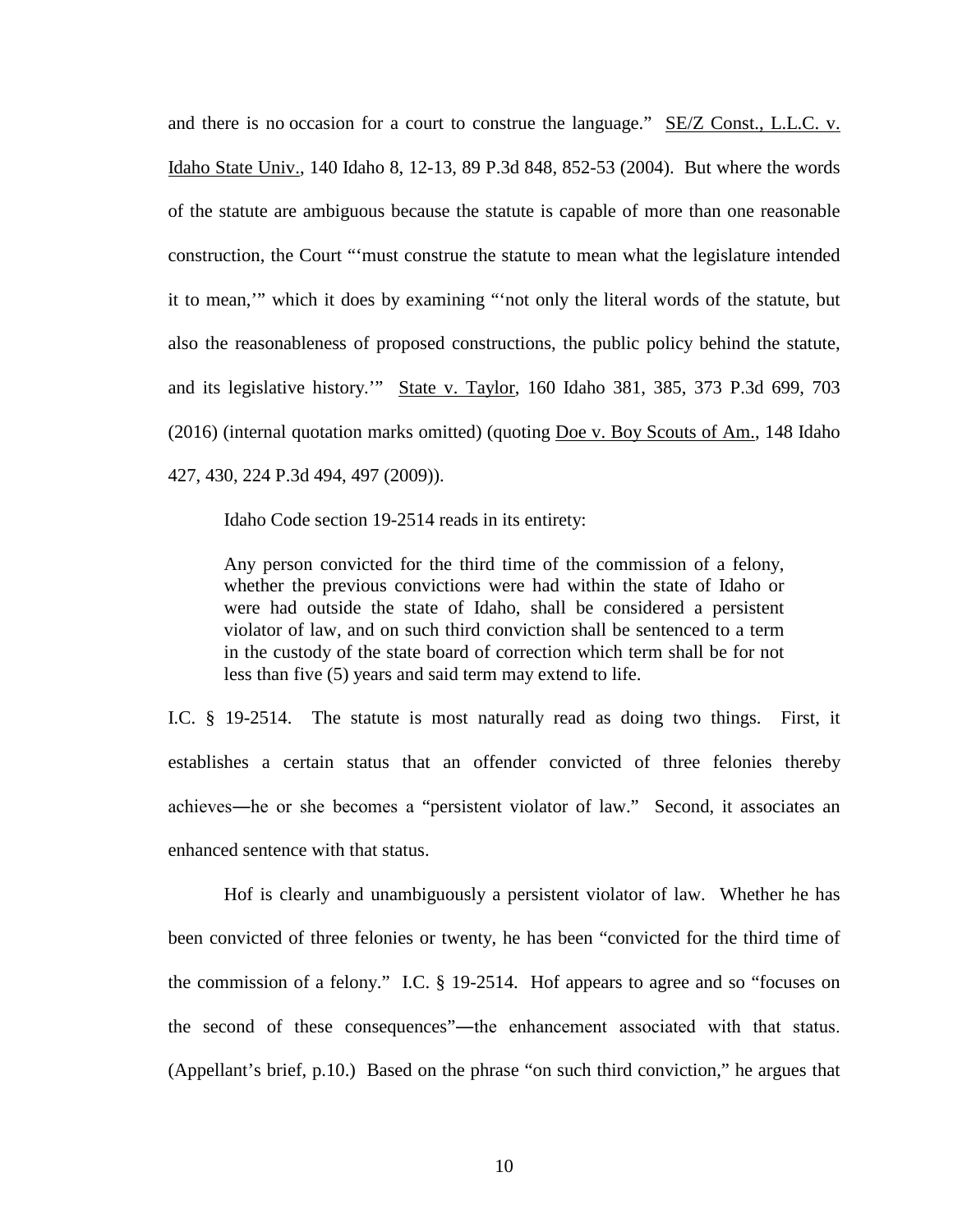"the plain language of I.C. § 19-2514 authorizes an enhanced sentence only on the third felony conviction." (Id.). That is, Hof argues that though he is a persistent violator as defined by the statute, the enhancement is applicable only on the occasion of his elevation to that status. Effectively, he reads "on such third conviction" to mean "on [and only on] such third conviction."

But this reading of the statute renders its first function―establishing the status "persistent violator of law"―completely superfluous. While it so happens that a person who has achieved that status will forever after be a "persistent violator of law," that fact has no direct consequences with respect to sentencing for any subsequent felony conviction, be it the persistent violator's fourth, fifth, or twentieth.<sup>[3](#page--1-1)</sup> The status defined by the statute is superfluous, on Hof's reading. The statute might as well have read, in its entirety: "a person shall be sentenced from between five years to life for their third felony conviction." This Court "will not construe a statute in a way which makes mere surplusage of provisions included therein." Sweitzer v. Dean, 118 Idaho 568, 572, 798 P.2d 27, 31 (1990).

The more natural reading of the statute, the one endorsed in Bates, provides a purpose for both elements of Idaho Code section 19-2514. The statute first defines a certain status and then associates a sentencing consequence with it. An individual who has been three times convicted of a felony is a persistent violator of law and, in virtue of being a persistent violator of law, that person is subject to an enhanced sentence for any

 $\overline{a}$ 

 $3$  Of course, the sentencing court could consider the defendant's prior criminal record in sentencing within the range provided by the underlying conviction, but the fact that the defendant is a persistent violator of law would not affect the sentencing range itself.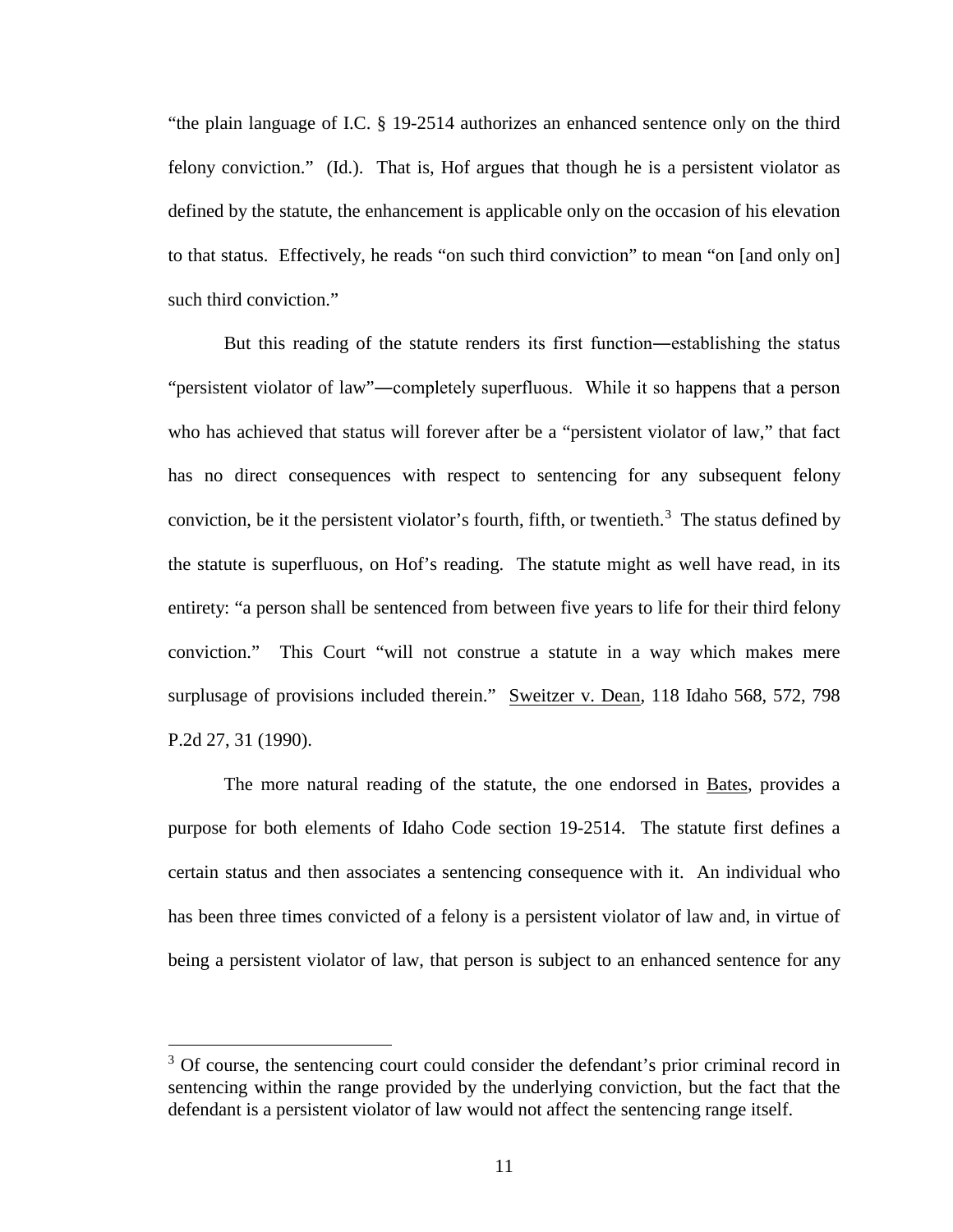felony conviction, whether it is his third, fourth, fifth, or twentieth. Of course, that enhanced sentence will be first available "on such third conviction," when the status of persistent violator of law is achieved, but that in no way implies that it is thereafter unavailable to one who has achieved that status and is convicted of subsequent felonies. See, e.g., State v. Arthur, 145 Idaho 219, 221, 222-23, 177 P.3d 966, 968, 969-70 (2008) (affirming denial of motion to withdraw guilty plea to persistent violator enhancement where enhancement was based on four prior felonies); State v. Skunkcap, 157 Idaho 221, 226, 335 P.3d 561, 566 (2014) ("The maximum length of incarceration for felony eluding is five years, but Defendant had admitted to having been previously convicted of *at least* two felonies, which made him a persistent violator and extended the maximum penalty to life." (emphasis added)); State v. Smith, 116 Idaho 553, 560, 777 P.2d 1226, 1233 (Ct. App. 1989) ("[T]he judge instructed the jurors that Smith could be found a persistent violator only if they determined upon the evidence presented that two *or more* of Smith's prior convictions had been felonies. This was a correct statement of the law." (emphasis added)); I.C.J.I. 1601 (instructing that defendant can be convicted of enhancement if he has been convicted on "at least" two prior occasions of felony offenses).

Idaho Code section 19-2514 is most reasonably and naturally interpreted as it has been for near eighty years, since at least **Bates**. But to the extent that this Court judges that it is ambiguous, the reading in Bates is clearly supported by considerations of public policy. "The purpose of our persistent violator statute is to punish repeat offenders by making their sentences for successive crimes more harsh." State v. Brandt, 110 Idaho 341, 344, 715 P.2d 1011, 1014 (Ct. App. 1986). That sensible public policy is not served, it is undermined, by arbitrarily singling out a persistent violator's third felony conviction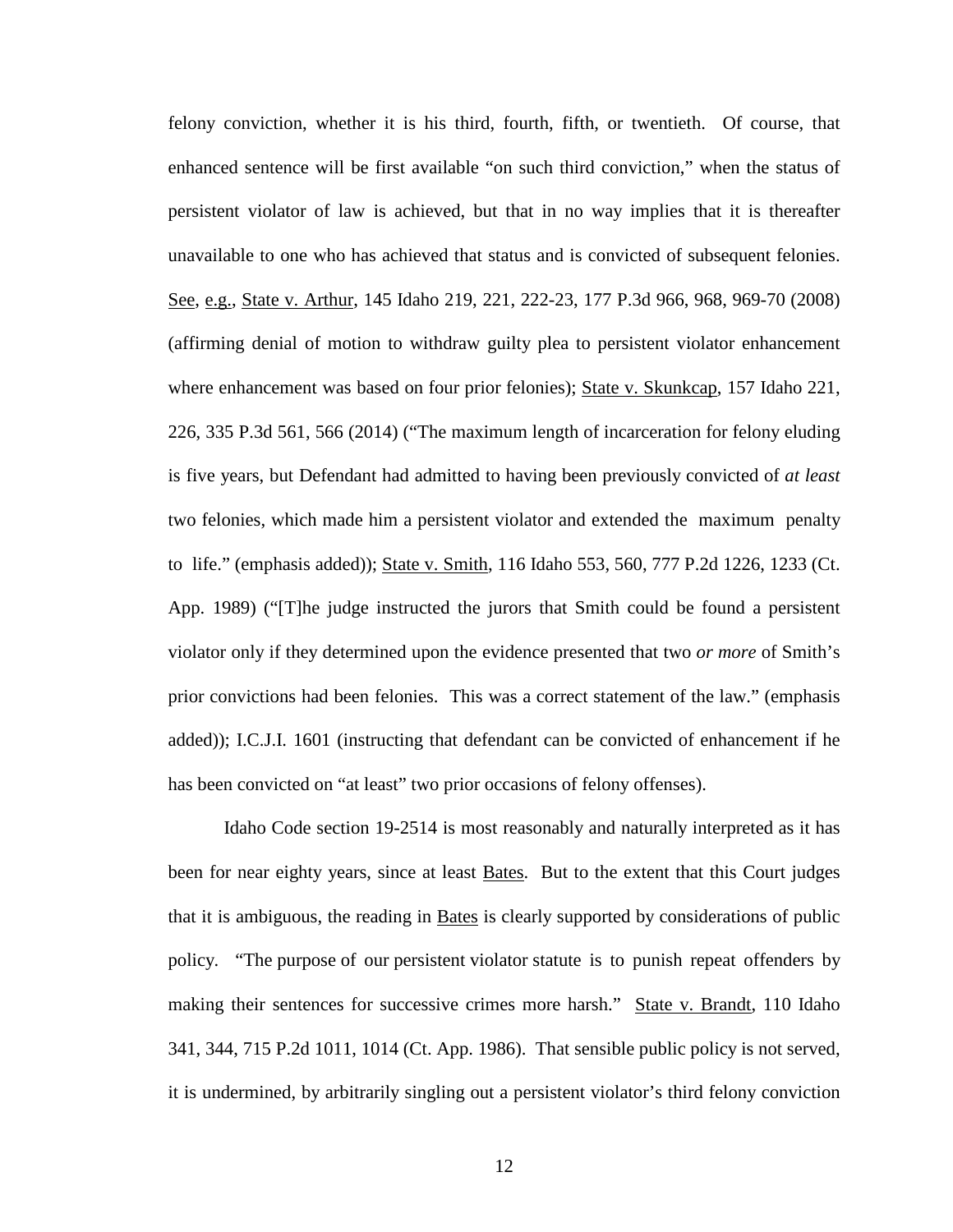for more severe punishment, while every successive felony conviction thereafter is punished less severely.

Next, "'[i]t is assumed that when the legislature enacts or amends a statute it has full knowledge of the existing judicial decisions and case law of the state.'" Farmers Nat. Bank v. Green River Dairy, LLC, 155 Idaho 853, 859, 318 P.3d 622, 628 (2014) (quoting George W. Watkins Family v. Messenger, 118 Idaho 537, 540, 797 P.2d 1385, 1388 (1990)). The persistent violator statute was added to Idaho law in 1923, with substantially the same language as is currently in Idaho Code section 19-2514. S.L. 1923, ch. 109, §1, p.139 (codified at Compiled Statutes § 9035A). Bates was decided in 1941, at which time the statute had been re-codified, but not amended, at Idaho Code section 19-2414. In 1970, now codified at Idaho Code section 19-2514, the statute was amended for the first and only time, but in a manner not relevant to Hof's appeal. S.L. 1970, ch. 1[4](#page--1-2)3, § 2, p.126.<sup>4</sup> In nearly eighty years, the legislature has never indicated disapproval of Bates. See State v. Mace, 133 Idaho 903, 907, 994 P.2d 1066, 1070 (Ct. App. 2000) (in holding that stare decisis required adherence to State v. Brandt*,* 110 Idaho 341, 715 P.2d 1011 (Ct.App.1986), noting "that the Idaho legislature has indicated no disapproval of the *Brandt* court's interpretation of I.C. § 19–2514. In the thirteen years since

 $\overline{a}$ 

S.L. 1970, ch. 143, § 2, p.126.

<sup>4</sup> The amendment was as follows:

Any person convicted for the third time of the commission of a felony, whether the previous convictions were had within the state of Idaho or were had outside the state of Idaho, shall be considered a persistent violator of law, and on such third conviction shall be sentenced to imprisonment in the state penitentiary **a term in the custody of the state board of correction which term shall be** for not less than five years and said imprisonment **term** may extend to life.